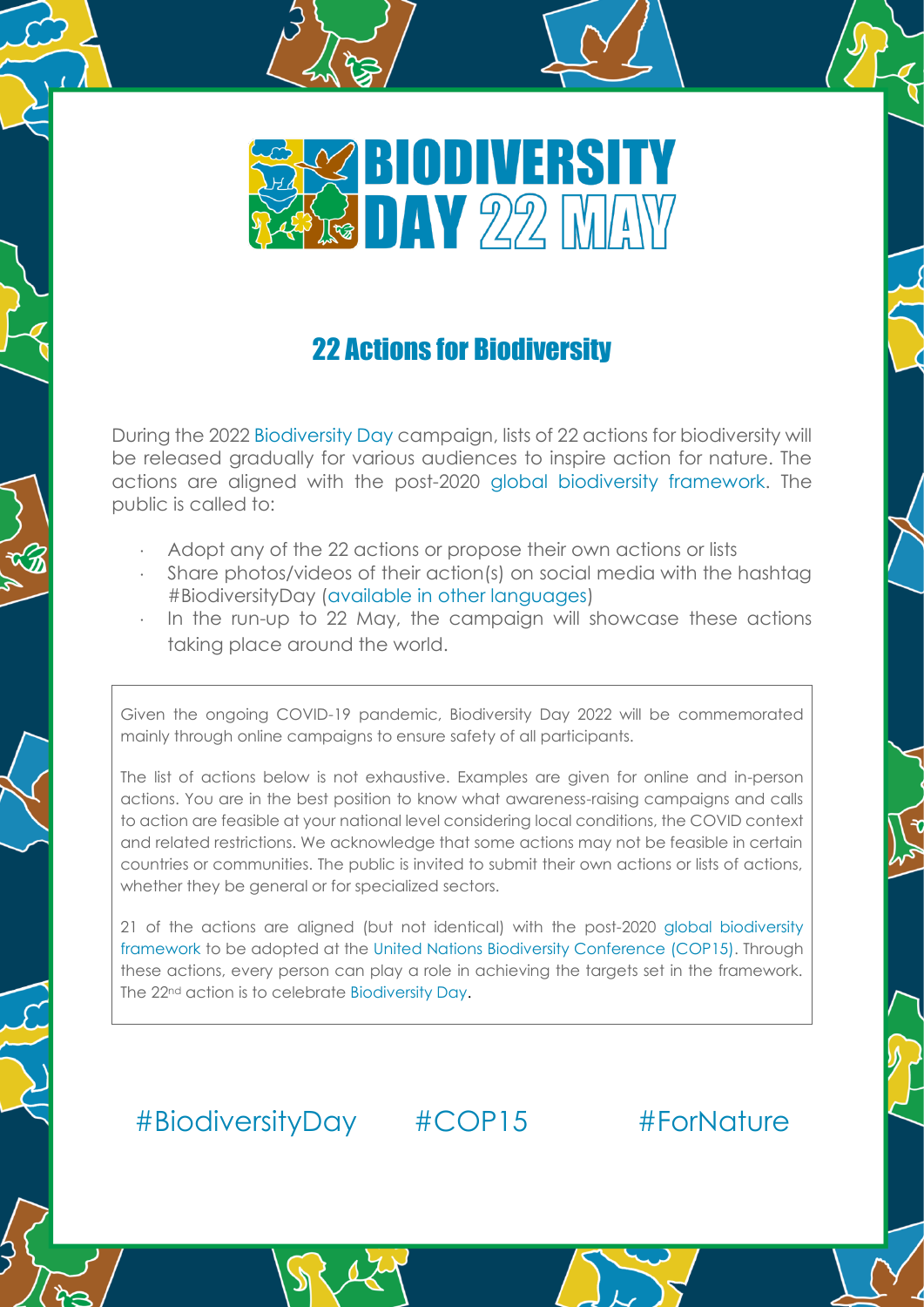

# 22 Actions for Biodiversity

# Actions by every person around the globe

*Courtesy of [WWF Germany](https://www.wwf.de/)*

# 1. Be a green commuter

What's better than walking and biking to work or outings to immerse yourself in nature?  $\frac{1}{2}$   $\frac{1}{4}$   $\frac{1}{4}$  Plus point, you get to exercise!  $\odot$  Otherwise, just skip the car ride by using public transportation or carpooling with your family and friends!

# 2. Go paperless

Let's use tech for good!  $\blacksquare$  Switch to paperless tickets and statements if possible, and print less in the office! You can also purchase sustainablysourced recycled paper if you have to, and be mindful each time you use a piece of paper  $\equiv$ 

# 3. Ditch disposable, choose reusable

Join the mission to reduce plastic use (because they just end up in landfills  $\circledast$ ) by simply ditching disposable items!  $\circledast$  Here are some ideas to get you started:

- $\binom{2}{3}$  Invest in reusable coffee cups, bottles and cutleries
- Use a canvas bag for groceries
- G Use cloth instead of paper to clean your kitchen

# 4. Reduce food waste

Here's some food  $\mathbf{Q}$ , for thought  $\mathbf{Q}$ ... An average of 1/3 of all the food we buy is thrown away!  $\mathcal{D}(\mathbb{R})$  Don't buy more food than you need, and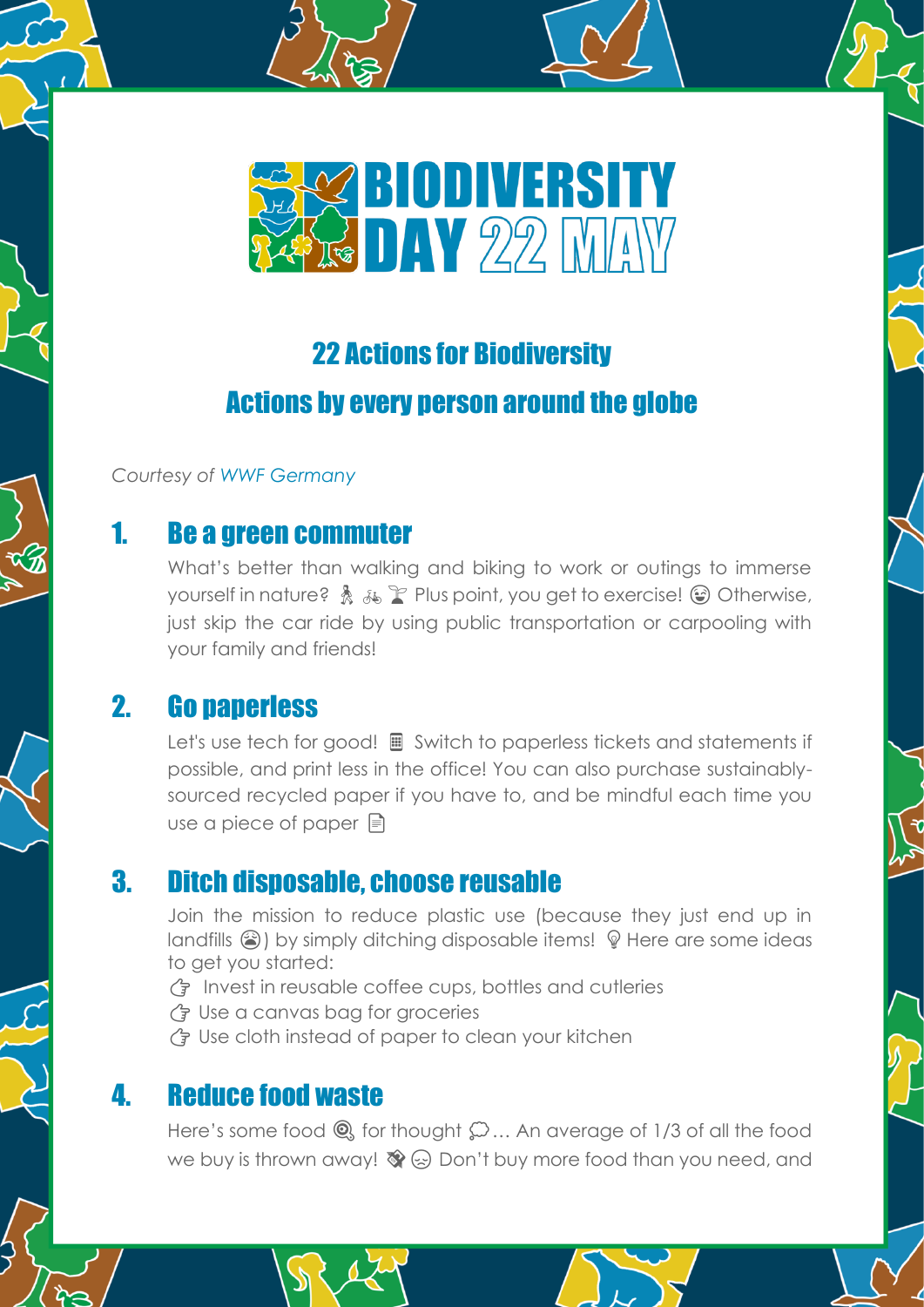don't make more than you can finish! "I Why not start meal-planning a week in advance? If you have waste or food scraps, why not try composting it? A small step can go a long way.

# 5. Shop for sustainably sourced palm oil products

Palm oil has various negative impacts on the environment  $\mathbf{\widehat{M}}\mathbf{\odot}$  Try and shop for sustainably sourced palm oil products with brands and companies who put planet before profit!

# 6. Wash on full loads

Dirty laundry doesn't have to be done in a dirty way! Running larger, fuller loads  $\frac{1}{\sqrt{2}}$  instead of many small loads can help to save a lot of water  $\sqrt{2}$ and energy, hence saving you money!  $\delta$ 

## 7. Learn to refuse

Learn to refuse items you don't need  $\times$  like free pens and notepads from conferences, and plastic bags from supermarkets — people tend to forget them anyway and they eventually end up in landfills. A little step goes a long way.

### 8. Source sustainable produce

Spread the word!  $\blacktriangleright$  Use the hashtag [#Connect2Earth](https://connect2earth.org/) #EarthDayToBiodiversityDay to join the conversation and take a small step to create a big impact together  $\mathcal{F}(\mathcal{S})$  Let's be part of the solution and not just the pollution!

# 9. Travel sustainably

A lower carbon footprint doesn't mean you can't travel! (C) If you're planning a holiday, spend some time searching for lower-impact transport options  $\mathbf{m}$  and hotels  $\mathbf{m}$  and businesses  $\mathbf{m}$  that have ecofriendly practices  $\mathbb{F}$   $\mathscr{D}$ 

## 10. Use less water

Simple choices in your daily routine can help save a lot of water — more than you think you know! These choices may happen subconsciously as you form your habits, so why not start being conscious of them now as you [#Connect2Earth?](https://connect2earth.org/) Here are some tips: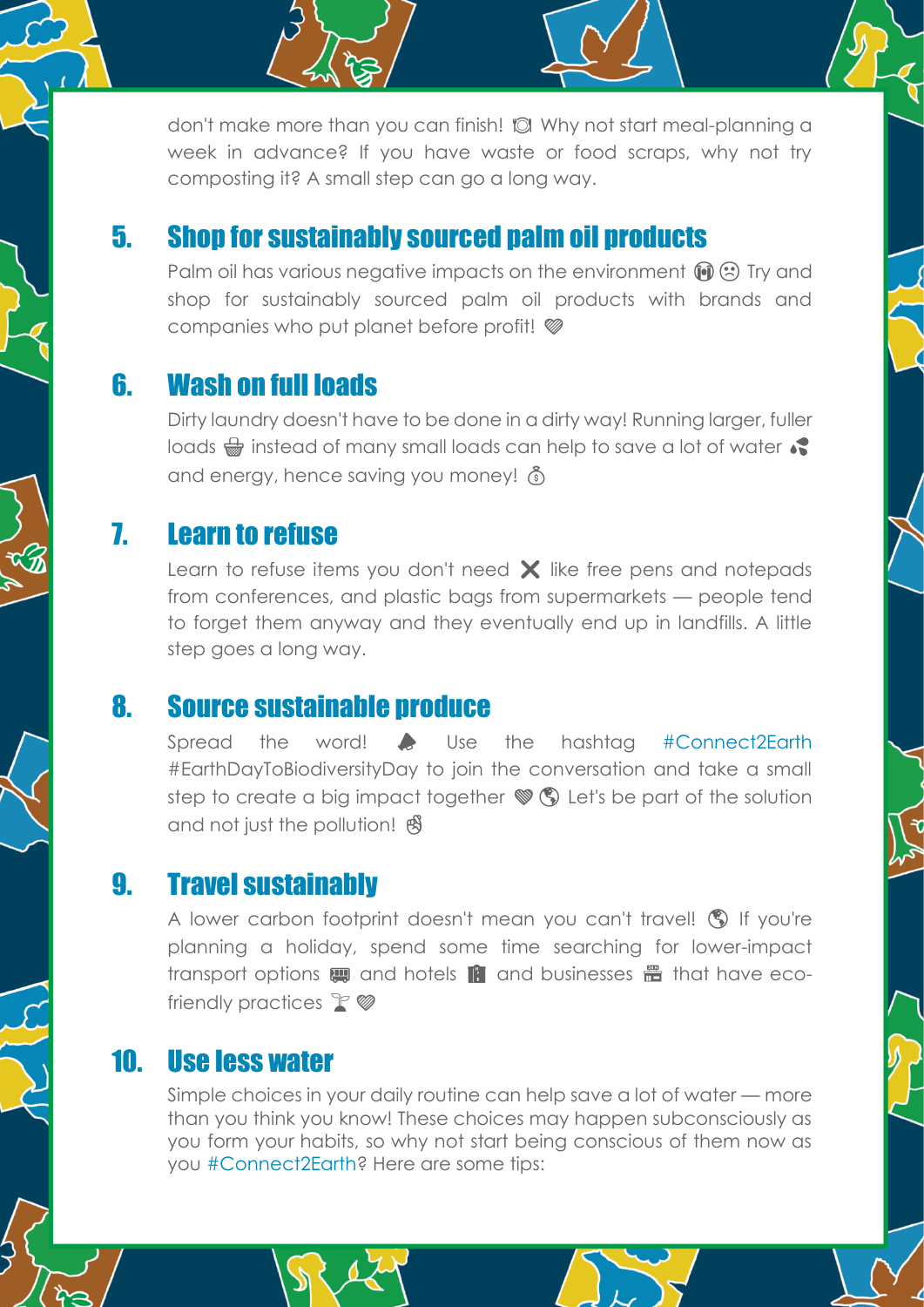- **A** Taking shorter showers
- Imiting the number of times you run a full bath
- Turning off the tap when you brush your teeth
- Switching to a low-flow shower head
- **Test your toilet for leaks, at least once a year**

#### 11. Reconnect with nature

️ City life can often leave us feeling disconnected from nature. Listen to the breath of the Earth  $\mathbb{C}$  and re-connect to your deeper self by practicing yoga  $\triangle$  or exercising outdoors  $\triangle$   $\triangle$  Bring the outdoors in by building your own terrarium and nurturing house plants by your window sill!

### 12. Reuse and upcycle

Instead of purchasing new items, why not start reusing and upcycling your old items? ♻️ You can easily upcycle and reimagine your clothes, plastic bottles and furniture! Take small steps to [#Connect2Earth](https://connect2earth.org/) #EarthDayToBiodiversityDay and save our planet

## 13. Spread the word

Spread the word! Use the hashtags [#Connect2Earth](https://connect2earth.org/) #BiodiversityDay to join the conversation and take a small step to create a big impact together  $\mathcal{F}(\mathbb{S})$  Let's be part of the solution and not just the pollution!  $\mathcal{B}$ 

## 14. Take action against plastic pollution

It's disheartening to hear that 8 million tonnes of plastic  $\phi$  of are dumped in our oceans every year  $\bullet$  Cut down on single-use plastics by bringing reusable mugs when ordering your coffee in the morning and saying no to plastic cutlery when ordering in. It's the little things that make a difference! & #EarthDay [#Connect2Earth.](https://connect2earth.org/)

# 15. Don't litter

Litter in public spaces can harm wildlife and pollute landscapes **Fig.** Bin it, or take it home with you **▒** Once in a while pick up litter, and let's keep our spaces green  $\clubsuit$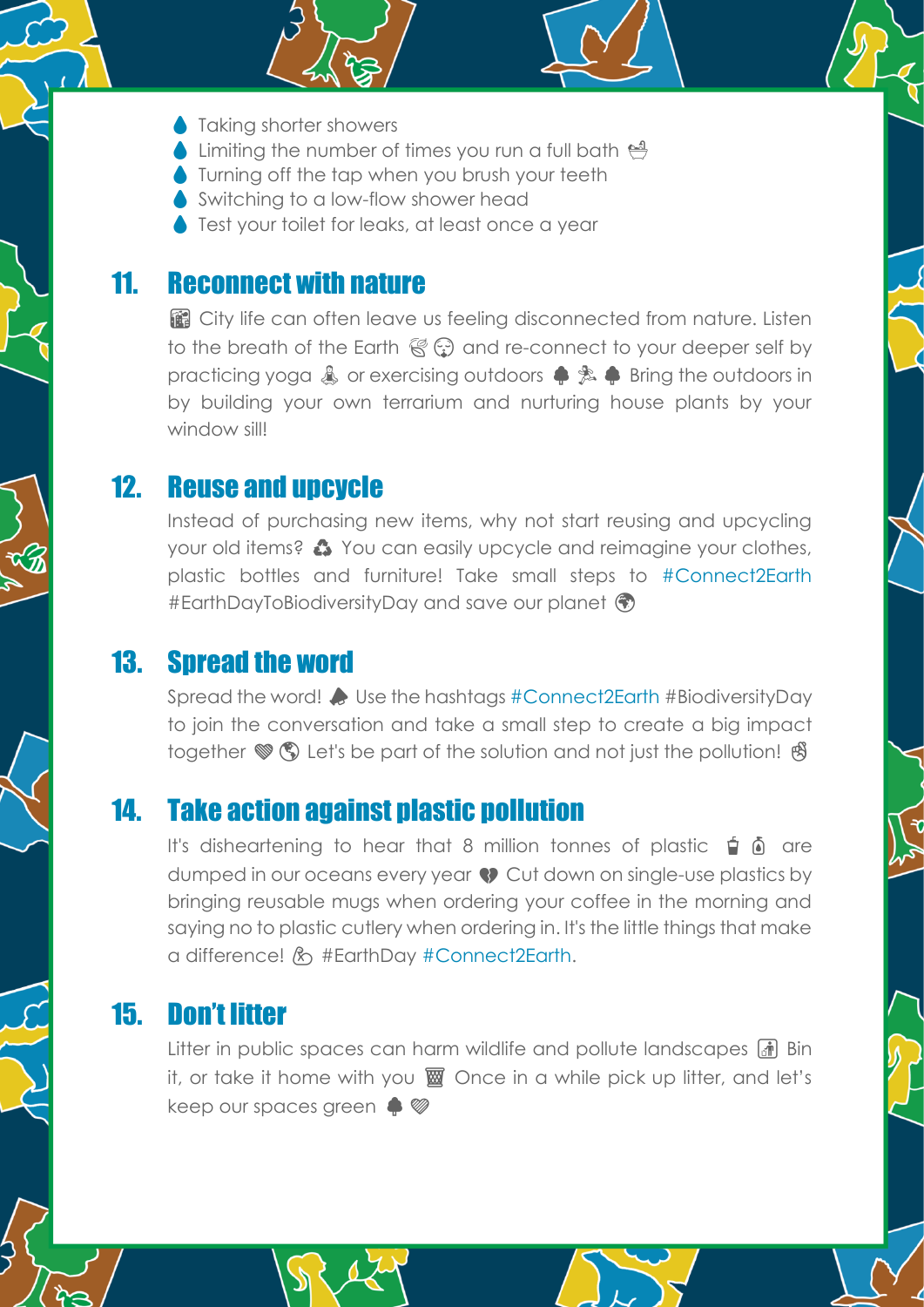### 16. Conserve energy

Turn off the lights!  $\mathcal{P}$  We all have the power!  $\mathcal{R}$  Use natural light as much as possible and unplug unnecessary appliances when not in use. Switching to energy-efficient appliances can also go a long way in saving money  $\delta$  and saving our planet  $\mathcal{D}$ 

## 17. Stay informed

There is no action without awareness — so one of the most important things you can do is to keep up-to-date with the state of our world and the environmental issues we face. The world's latest efforts, discoveries, and innovations to overcome these issues are also constantly changing! So, do stay informed to see where you can come in to help and [#Connect2Earth](https://connect2earth.org/) 3 &

### 18. Volunteer with a charity

Our busy lives can be overwhelming at times… Why not take a break and use this time to try something new like volunteering! It might help you de-stress and connect with your local community!  $\circled{r} \otimes \mathbb{R}$  Imagine the difference a beach clean or tree planting drive could make to our planet  $\mathscr{B}(\mathbb{C})$ 

#### 19. Recycle whenever possible

Recycle whenever possible at your nearest collection point! **at a** Newspapers, glass bottles, tin cans and more — they can ALL be recycled! Another tip  $\binom{2}{7}$  Look out for labels like 'recycled' and 'FSC' when buying paper products. Take small steps to #Connect2Earth and save our planet  $\mathscr{B}(\mathbb{C})$ 

### 20. Embrace minimalism

To avoid feeling the need to buy all-new pieces every season, stick with one classic! Beyond just buying less, you should buy smarter!  $\mathcal{P}(\mathcal{D})$  One concrete way to do this is to keep in mind that it's not just better for the environment  $\mathbb F$  but it will also save you money in the long run!  $\mathbb{\delta}$ 

### 21. Restore nature & biodiversity

We all need a little greenery in our daily lives  $\mathcal{P}$  Add a touch of green by buying a plant for your home, and let it serve as a reminder of the